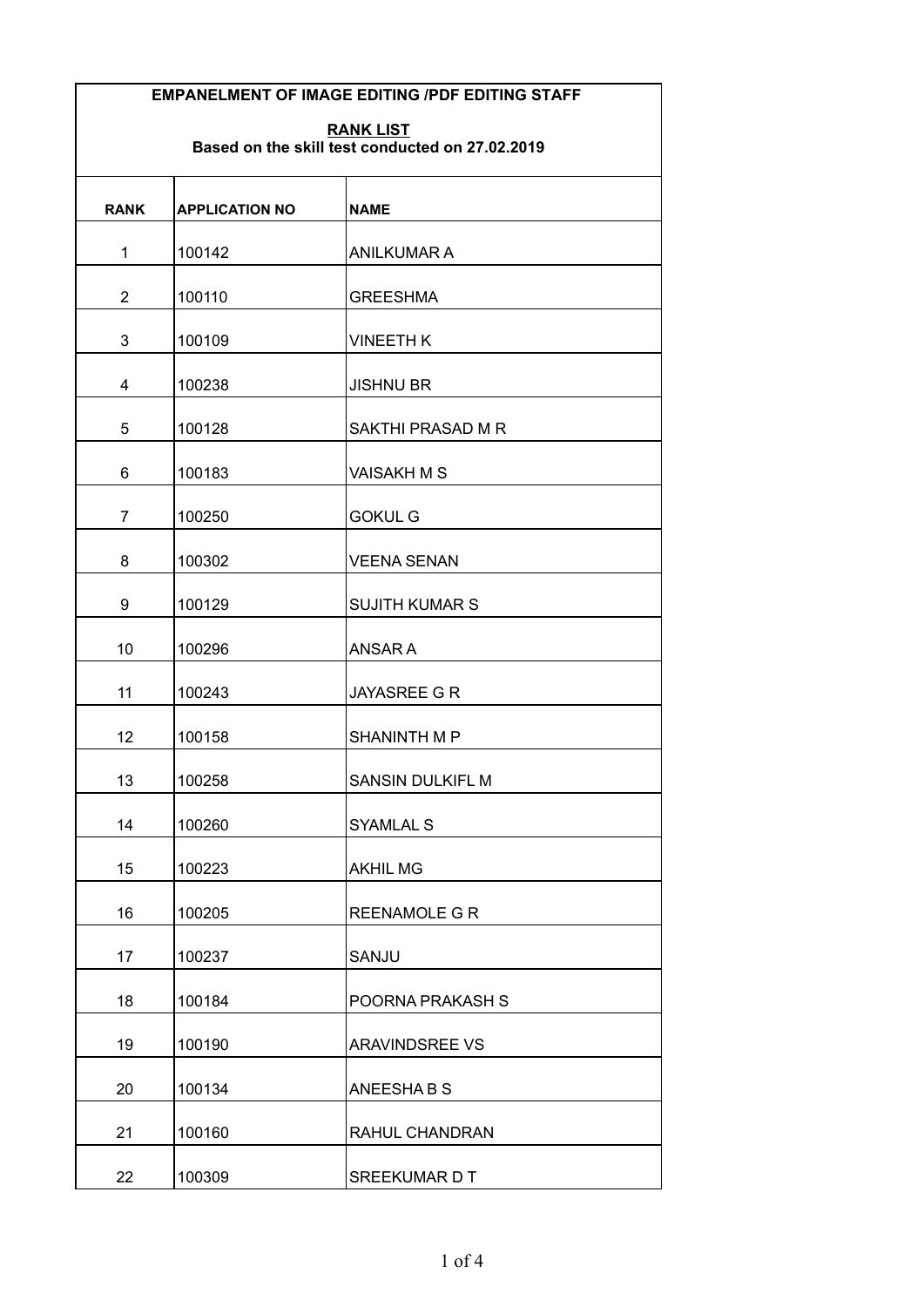| <b>RANK LIST</b>                                |  |
|-------------------------------------------------|--|
| Based on the skill test conducted on 27.02.2019 |  |

| <b>RANK</b> | <b>APPLICATION NO</b> | <b>NAME</b>           |
|-------------|-----------------------|-----------------------|
| 23          | 100211                | <b>ABIMON O S</b>     |
| 24          | 100231                | <b>ASISH B.T.</b>     |
| 25          | 100138                | ABHIRAMI.A.M          |
| 26          | 100173                | AKHIL. M. R           |
| 27          | 100112                | <b>GREESHMARV</b>     |
| 28          | 100310                | <b>PRAVEENAUS</b>     |
| 29          | 100170                | <b>SANOJ S</b>        |
| 30          | 100224                | SARIKA.S.J            |
| 31          | 100154                | <b>SANDRA MURALI</b>  |
| 32          | 100118                | AKHILA.V.S            |
| 33          | 100144                | <b>JINUKRISHNAN</b>   |
| 34          | 100280                | NJI MOHAN M J         |
| 35          | 100227                | PREETHU P N           |
| 36          | 100185                | <b>SHAHANA S</b>      |
| 37          | 100167                | SREELEKSHMI.R         |
| 38          | 100157                | ANANTHA NARAYANAN S M |
| 39          | 100199                | <b>ANEESH JL</b>      |
| 40          | 100255                | <b>ASWIN V</b>        |
| 41          | 100221                | SARATH B.             |
| 42          | 100222                | ANANDHU J.            |
| 43          | 100240                | <b>LIMNA RAJ</b>      |
|             |                       |                       |
| 44          | 100104                | <b>MINIAS</b>         |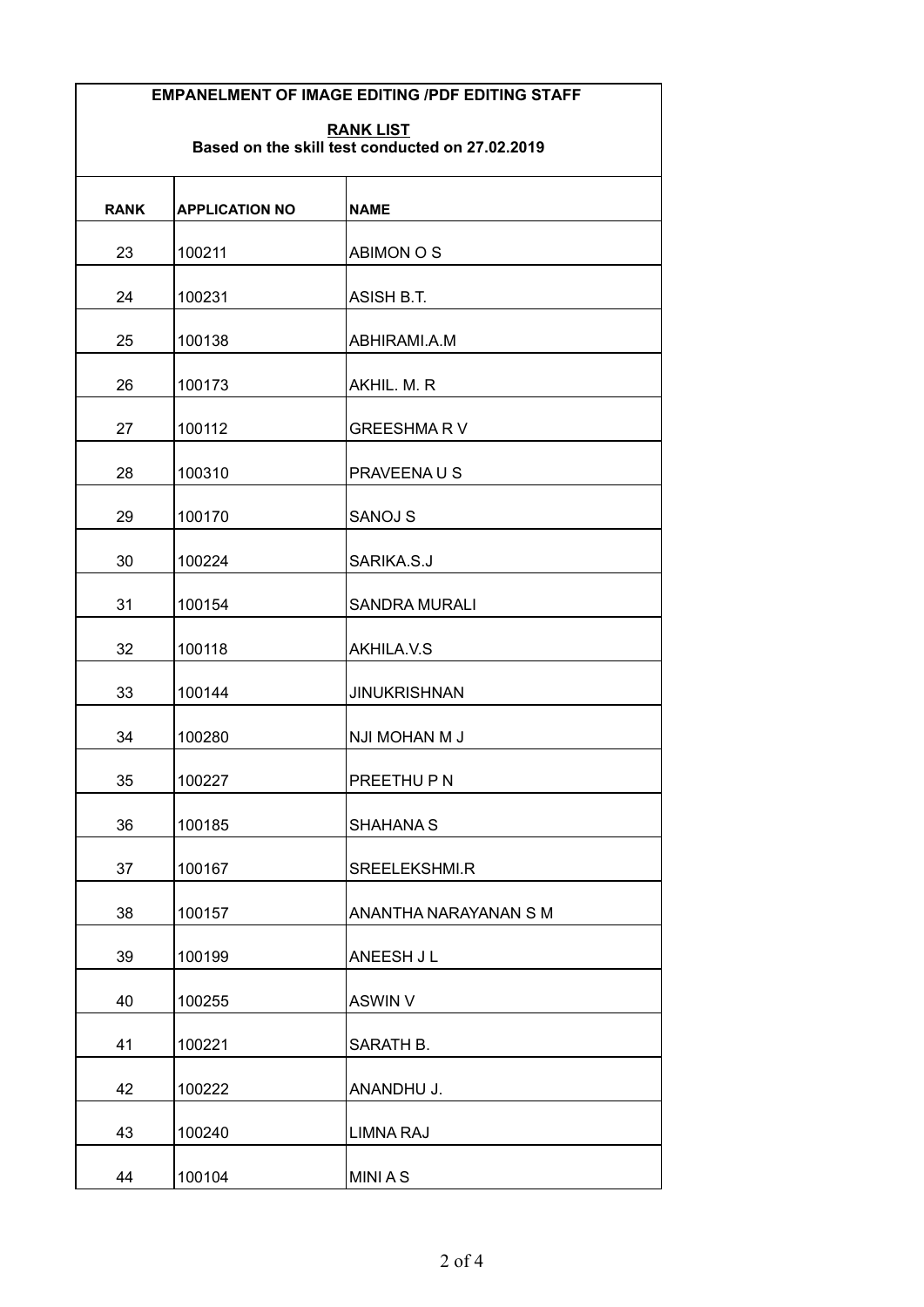| <b>RANK LIST</b>                                |  |
|-------------------------------------------------|--|
| Based on the skill test conducted on 27.02.2019 |  |

| <b>RANK</b> | <b>APPLICATION NO</b> | <b>NAME</b>               |
|-------------|-----------------------|---------------------------|
| 45          | 100152                | <b>SHYNA RIJU</b>         |
| 46          | 100265                | <b>VINEETH V</b>          |
| 47          | 100257                | <b>ANANDHAN G</b>         |
| 48          | 100269                | ANANDHUKRISHNAN K S       |
| 49          | 100189                | ANJANA M H                |
| 50          | 100117                | <b>ATHUL DUTH A R</b>     |
| 51          | 100180                | <b>BINDHU G R NATH</b>    |
| 52          | 100234                | <b>DHANYA SANAL</b>       |
| 53          | 100139                | <b>FATHIMA SAJNA</b>      |
| 54          | 100247                | <b>JINCY P V KUMAR</b>    |
| 55          | 100306                | <b>JYOTHISH VS</b>        |
| 56          | 100248                | <b>KRISHNA KUMARI C V</b> |
| 57          | 100241                | LEKHA.P                   |
| 58          | 100151                | <b>NEETHA ANIL</b>        |
| 59          | 100290                | NEETHU T.J                |
| 60          | 100305                | PRASEETHAUS               |
| 61          | 100204                | <b>RAFEENAN</b>           |
| 62          | 100111                | <b>RESHMA BR</b>          |
| 63          | 100141                | <b>SHAMNA NAZAR</b>       |
| 64          | 100253                | SHERMILA MK               |
| 65          | 100288                | SIMIMOL B R               |
| 66          | 100272                | SINDHU KUMARI O           |